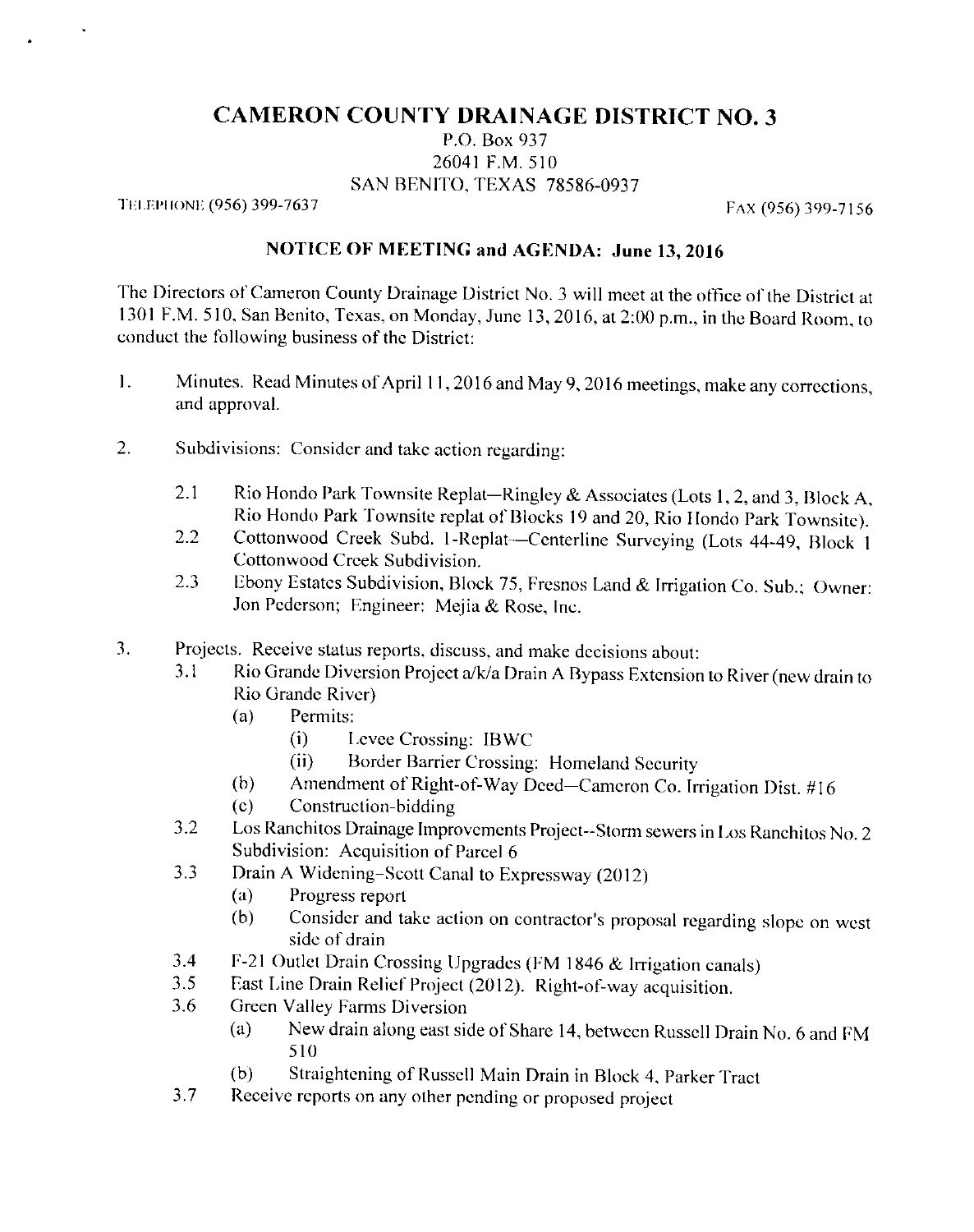- $\overline{4}$ . Encroachment-Rio Hondo Townsite Subdivision. Discuss and take action on J.D. Garza encroachment of drain right-of-way
- 5. Encrouchment on Drain BR-5-B, Discuss and take action on potable water line and East Rio Hondo Water Supply Corp. water on Drainage easement, (bank).
- Pollution control. 6.
	- Discuss and make decisions about tire disposal program.  $6.1$
	- 6.2 Receive report on Legislature's hearing on tire problem
- $7<sub>1</sub>$ Treasure Hills Relief Drain. Receive attorney report and discuss encroachment of fences and make decisions to resolve the encroachment problem.
- 8. Agreements/Rights-of-Way/Permits/Interlocal Cooperation Contracts
	- Brownsville PUB natural gas pipeline project-Sharyland to Brownsville: Consider 8.1 and take action on License Agreement for crossings of District facilities and the grant of right-of-way on District owned property
	- Main Drain A: License Agreement-Down Drains for Bent Tree Subdivision Phase 8.2 **VIII**
	- 8.3 Cameron Wind I-crossings for Wind Farm
	- 8.4 East Rio Hondo Water Supply Corp.-Sewer line crossings-Phase I
	- License Agreement for Road Crossing-Rio Hondo Townsite Subdivision: JD Garza 8.5
	- Drain along West Side of Block 149, San Benito Irrigation Co. Subdivision: Request 8.6 of Melquiades Sanchez for road crossing
	- V-Line Relief Drain-Harlingen Waterworks: License agreement for utility crossing 8.7 at intersection of V-Line Relief Drain and Whalen Road
	- Treasure Hills Relief Drain: Amendment of Permit for Utility Crossings for new VA 8.8 Clinic to allow a manhole
	- 8.9 Drain C-Right: Down Drain Permit for Harlingen Medical Center LP
	- 8.10 Drain E
		- Notice of Drain Right-of-way between La Palma and Stenger Streets  $(a)$
		- ROW between Stenger Street and Business 77  $(b)$
	- Drain D: Down Drain permit for Pentecostal Church of San Benito, Block 3, Block 8.11 1, Heavenly Estates Subdivision
- 9. Audit: Fiscal Year ended September 30, 2015. Status report.
- $10.$ **Rights-of-Way Donations:** 
	- $10.1$ Drains in Block 214 and 213, Randall Crane
	- Drains in Share 22, Espiritu Santo Grant north of Arroyo Gardens 10.2
	- Wilcox Drain: Donation by Lopez and Kuhn  $10.3$
	- 10.4 Drains in La Gloria Tract
	- $10.5$ Drains in Share 14, Espiritu Santo Grant by Gloria Saenz